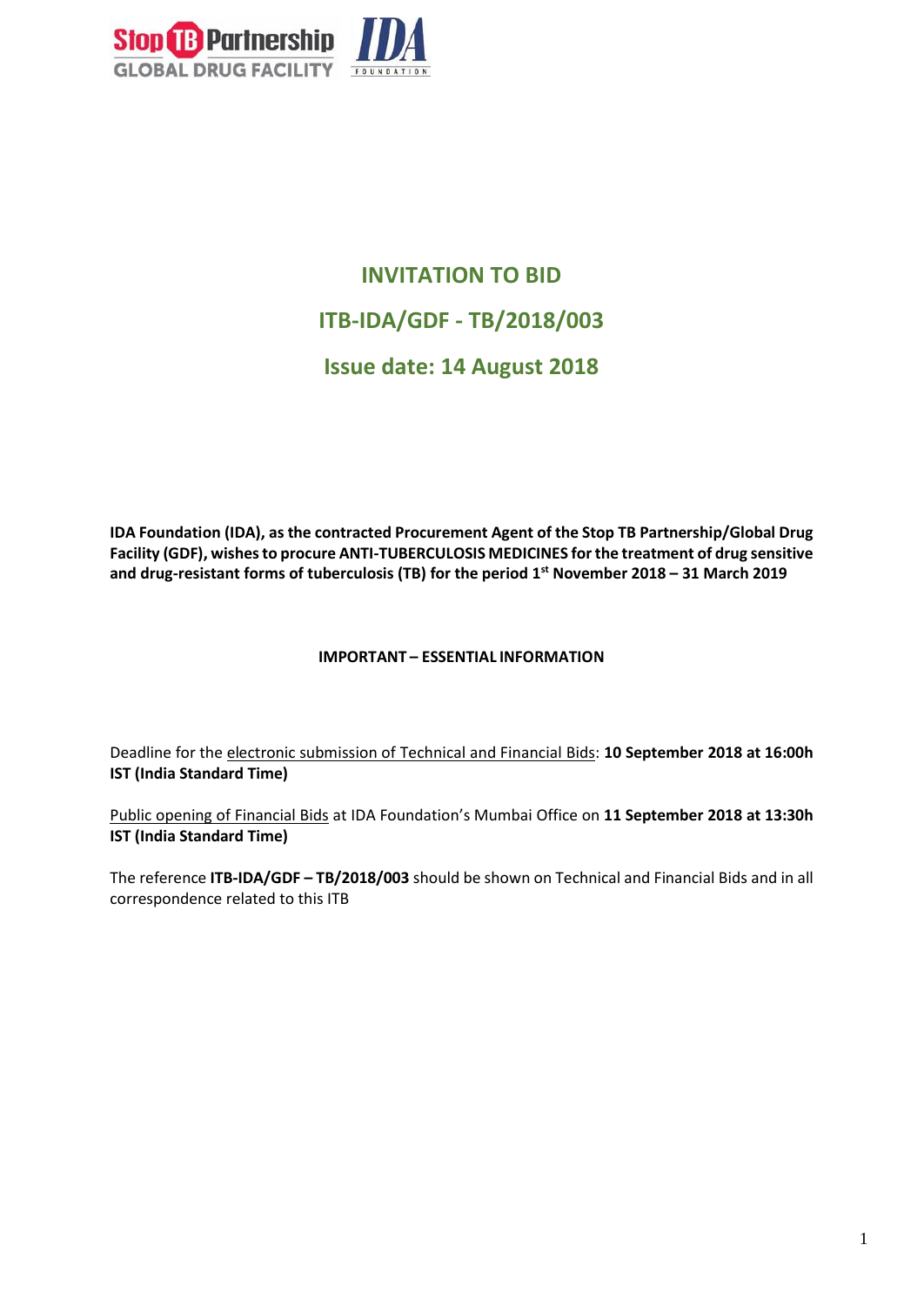

|       | This ITB document consists of the following: |
|-------|----------------------------------------------|
|       |                                              |
|       |                                              |
| 1.1.  |                                              |
| 1.2.  |                                              |
| 1.3.  |                                              |
| 1.4.  |                                              |
| 1.5.  |                                              |
|       |                                              |
| 2.1.  |                                              |
| 2.2.  |                                              |
| 2.3.  |                                              |
| 2.4.  |                                              |
| 2.5.  |                                              |
| 2.6.  |                                              |
| 2.7.  |                                              |
| 2.8.  |                                              |
| 2.9.  |                                              |
|       |                                              |
| 3.1.  |                                              |
| 3.2.  |                                              |
| 3.3.  |                                              |
| 3.4.  |                                              |
| 3.5.  |                                              |
| 3.6.  |                                              |
| 3.7.  |                                              |
| 3.8.  |                                              |
| 3.9.  |                                              |
| 3.10. |                                              |
| 3.11. |                                              |
|       |                                              |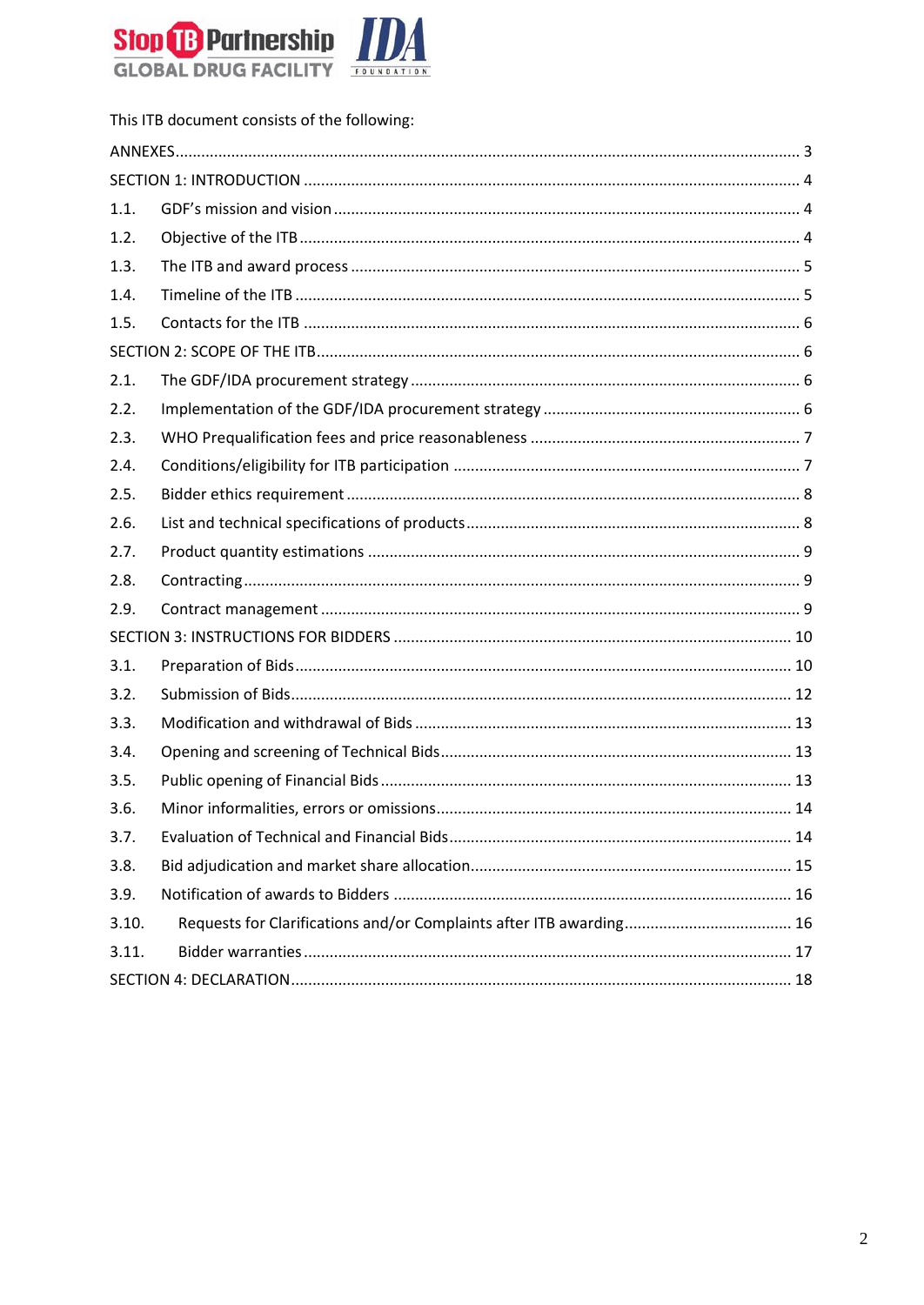

#### <span id="page-2-0"></span>**ANNEXES**

Annex A1: Technical TB Bid Response Form (Excel spreadsheet) Annex A2: Financial TB Bid Response Form (Excel spreadsheet) Annex B: List and technical specifications of products Annex C: Response Form for TB medicines registration Annex D: IDA model long-term agreement (LTA) Annex E: IDA general terms and conditions Annex F: IDA code of conduct Annex G: GDF access to WHO PQP/ERP supplier information Annex H: Indicative non-binding estimated quantities Annex I: GMSDs address list Annex J: Global Drug Facility packaging guidelines Annex K: ITB checklist Annex X: Form for Requests for Clarifications or Complaints after ITB awarding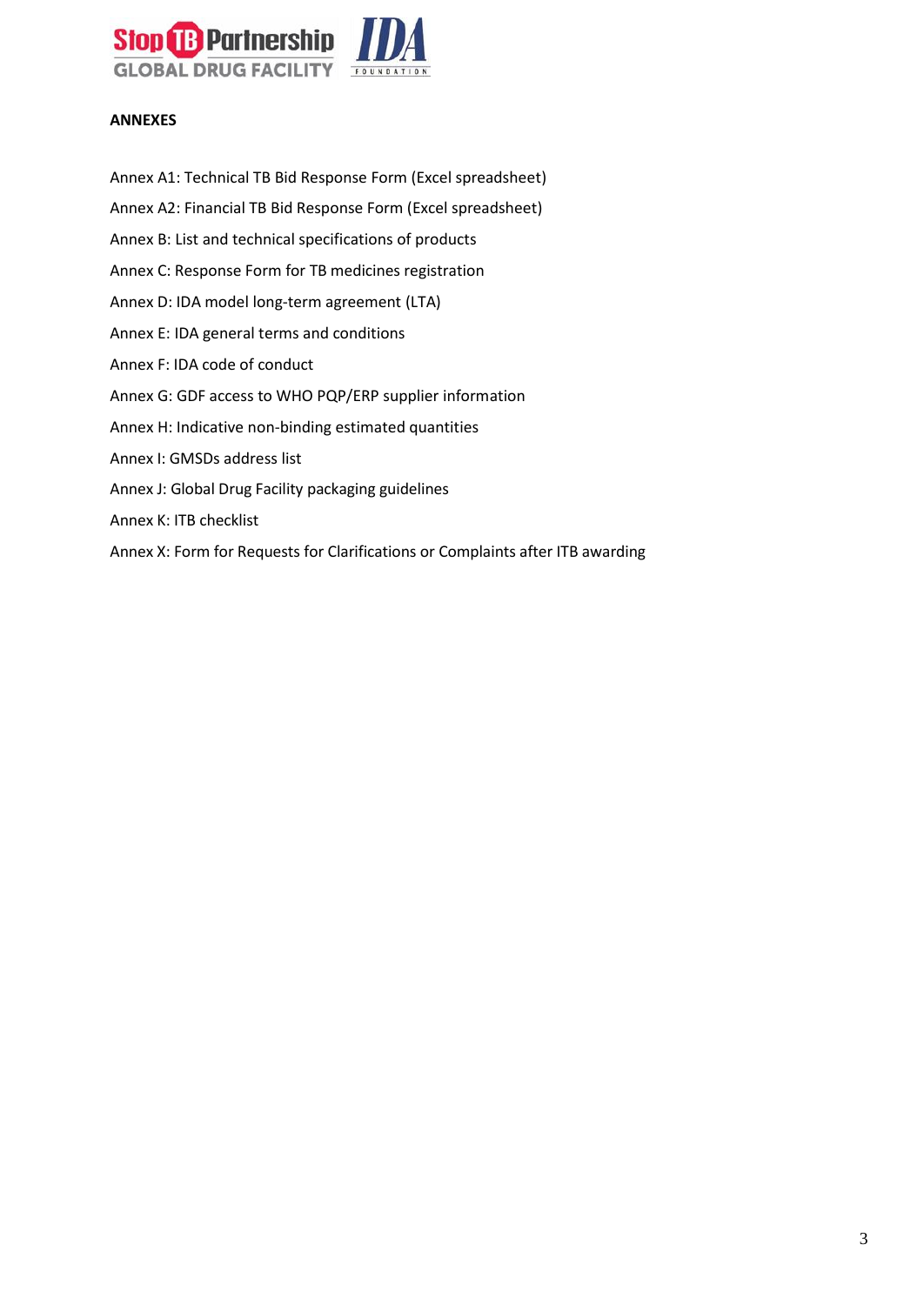

# <span id="page-3-0"></span>**SECTION 1: INTRODUCTION**

## <span id="page-3-1"></span>**1.1. GDF's mission and vision**

Today, the Global Drug Facility (GDF) is the largest supplier of quality-assured anti-tuberculosis (TB) products in the public sector worldwide. Since its inception and as of 31 March 2018, GDF has supported and increased access to critical quality-assured TB treatments and diagnostics to 139 countries. During this period, it has delivered: 29.3 million adult first-line drugs (FLDs) treatments; 2 million paediatric FLDs treatments (including 429,694 new paediatric formulations treatments); 332,733 multidrug-resistant TB (MDR-TB) treatments; 13,429 treatment courses of Bedaquiline; and 3,856 treatment courses of Delamanid.

The key added value of GDF is to offer a full package of services for ensuring market availability, affordability and provision of quality-assured TB products and diagnostics to countries in need, as well as to offer country support for facilitating access to and uptake of new medicines and diagnostic tools.

GDF's services include active market shaping, strategic procurement solutions, innovative logistics approaches, Strategic Rotating Stockpile, pre-shipment inspection and quality control services, capacity building and technical assistance.

#### GDF's mission and vision

GDF's mission is to support and promote equitable access to TB medicines and diagnostics worldwide. Its vision for success foresees that:

- All people requiring TB diagnostics and medicines are able to access them. Global markets are optimized to meet public health needs.
- Markets are able to reliably deliver innovative, internationally quality-assured, appropriately adapted, affordable, sustainably priced TB medicines and diagnostics.
- Investments in research and development continue according to target product profiles, with a shift from single-drug-medicine to regimen development, clear specifications for multiplatform diagnostics, and a more coordinated end-to-end approach across the entire portfolio of TB products.
- International organizations coordinate long-term, targeted technical assistance to countries in a manner that ensures supply chains get products to the places where people seek care.
- Global and national finances are sufficient to support the introduction and scale-up of new TB innovations as they emerge from the pipeline.
- Countries transition from the Global Fund TB financing in a manner that not only ensures ongoing access to TB services in country, but also supports global market strategies.
- Stakeholders work transparently and collaboratively in a coordinated fashion towards collective goals in order to avoid duplication, leverage resources and optimize efficiency.

## <span id="page-3-2"></span>**1.2. Objective of the ITB**

The purpose of this ITB is to select a panel of suppliers who will enter into long-term agreements (LTAs) with IDA Foundation (IDA), the contracted Procurement Agent of the Stop TB Partnership/Global Drug Facility, to supply anti-TB medicines specified in Annex B of this ITB document. According to clause 2.9.2b of this ITB document, GDF/IDA launchesthis ITB following the recent approval of new suppliers for the sole sourced of anti-TB medicines specified in Annex B, and with the aim to ensure effective competition and best value for money for the benefit of the TB patients.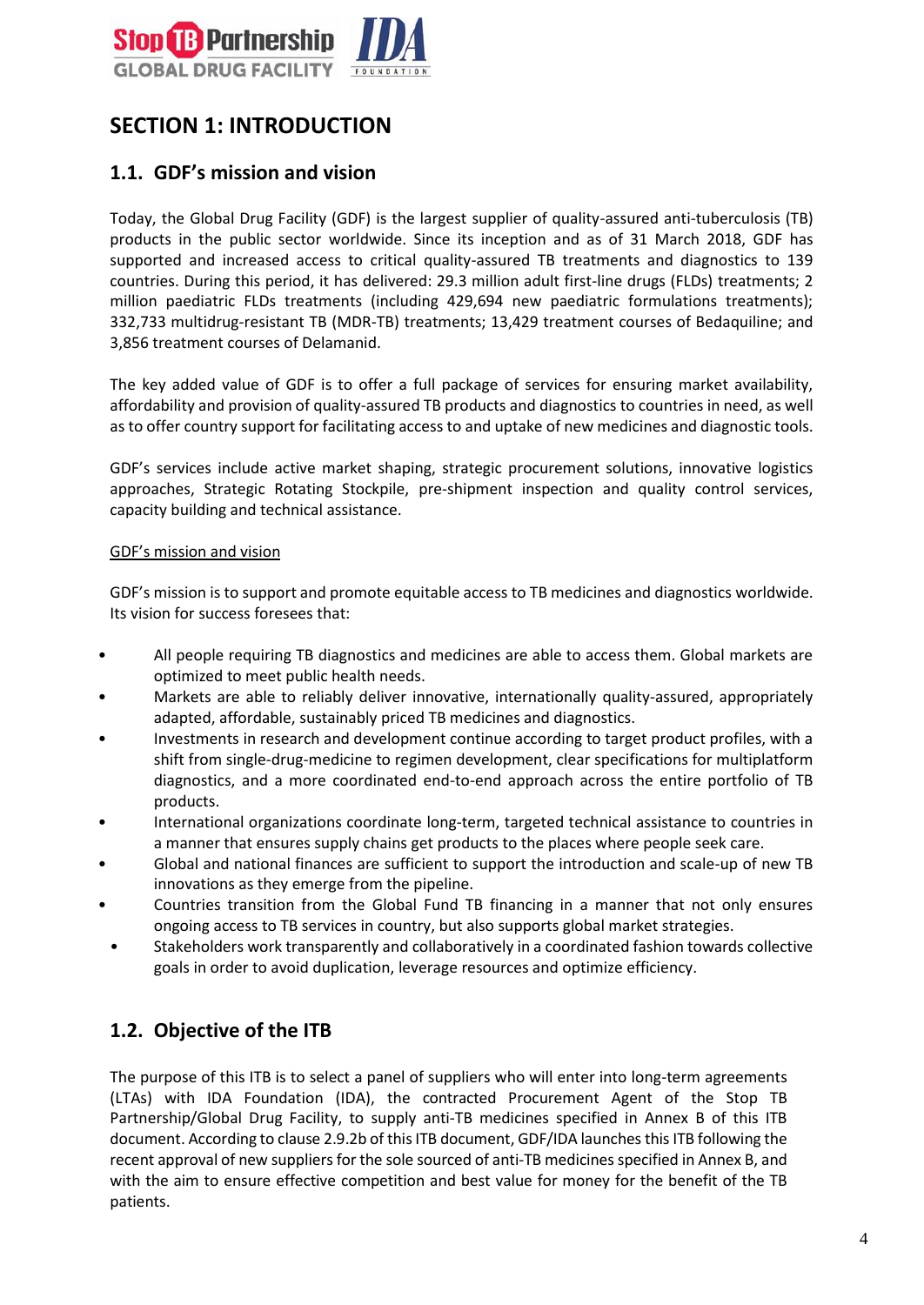

# <span id="page-4-0"></span>**1.3. The ITB and award process**

The ITB and award process consists of six steps:

- In Step 1, Bidders prepare and submit Bids according to the terms and conditions stated in this ITB document, particularly in sections 3.1, 3.2 and 3.3;
- In Step 2, GDF/IDA opens and screens the Technical Bids in order to check the eligibility of the Bidders and products offered, as stated in sections 2.4 and 3.4;
- In Step 3, there is a public opening of the Financial Bids at IDA Foundation's Mumbai Office, as stated in section 3.5;
- In Step 4, GDF/IDA evaluates the Technical and Financial Bids of eligible Bidders/products, as outlined in section 3.7;
- In Step 5, GDF/IDA adjudicates and allocates the market share per awarded Bidder, as stated in section 3.8;
- In Step 6, eligible Bidders are notified of the awards, as stated in section 3.9.

| <b>Activity</b>                                   | <b>Scheduled Time - Deadline</b>                         |
|---------------------------------------------------|----------------------------------------------------------|
| ITB launch/web-publishing                         | Tuesday 14 August 2018                                   |
| Request for clarification on the<br><b>ITB</b>    | Deadline: Tuesday 21 August 2018, 16:00h IST (India      |
| (section 3.1.9)                                   | Standard Time)                                           |
| GDF/IDA responses to requests for                 | Deadline: Friday 24 August 2018, 16:00h IST (India       |
| clarification on the ITB (section 3.1.10)         | Standard Time)                                           |
| Electronic submission (via email)<br>of           | Deadline: Monday 10 September 2018, 16:00h IST           |
| Technical and Financial Bids, in separate         | (India Standard Time)                                    |
| emails                                            | Bids received after the stipulated date and time will be |
| (sections 3.2.4 and 3.2.5)                        | rejected.                                                |
| Opening and screening of Technical Bids           | Monday 10 September 2018, 16:30h IST<br>(India           |
| (section 3.4)                                     | Standard Time)                                           |
| Public opening of Financial Bids                  | Tuesday 11 September 2018 at 13:30h IST (India           |
| (section 3.5)                                     | Standard Time) at IDA Foundation's Mumbai Office         |
| <b>Evaluation of Technical and Financial Bids</b> | From Tuesday 11 September to Thursday 13                 |
| (section 3.7)                                     | September 2018                                           |
| Adjudication and market share allocation          | Friday 14 September 2018                                 |
| (section 3.8)                                     |                                                          |
| Notification of awards to Bidders                 | by Wednesday 19 September 2018                           |
| (section 3.9)                                     |                                                          |

## <span id="page-4-1"></span>**1.4. Timeline of the ITB**

- 1.4.1. GDF/IDA reserves the right to cancel this ITB, change the scheduled times of the ITB's key activities, revise the ITB and any of its schedules, or not make any awards by issuing an amendment to this ITB. GDF/IDA will not be held liable for any compensation demanded by Bidders for the costs involved in Bid preparation.
- 1.4.2. All amendments to this ITB will be posted on the GDF website at [http://www.stoptb.org/gdf/drugsupply/procurement\\_notice.asp](http://www.stoptb.org/gdf/drugsupply/procurement_notice.asp) and the IDA website at https://www.idafoundation.org/blog
- 1.4.3. It is the Bidder's responsibility to consult the GDF and IDA websites to ensure that they are aware of any amendments to and additional information regarding this ITB.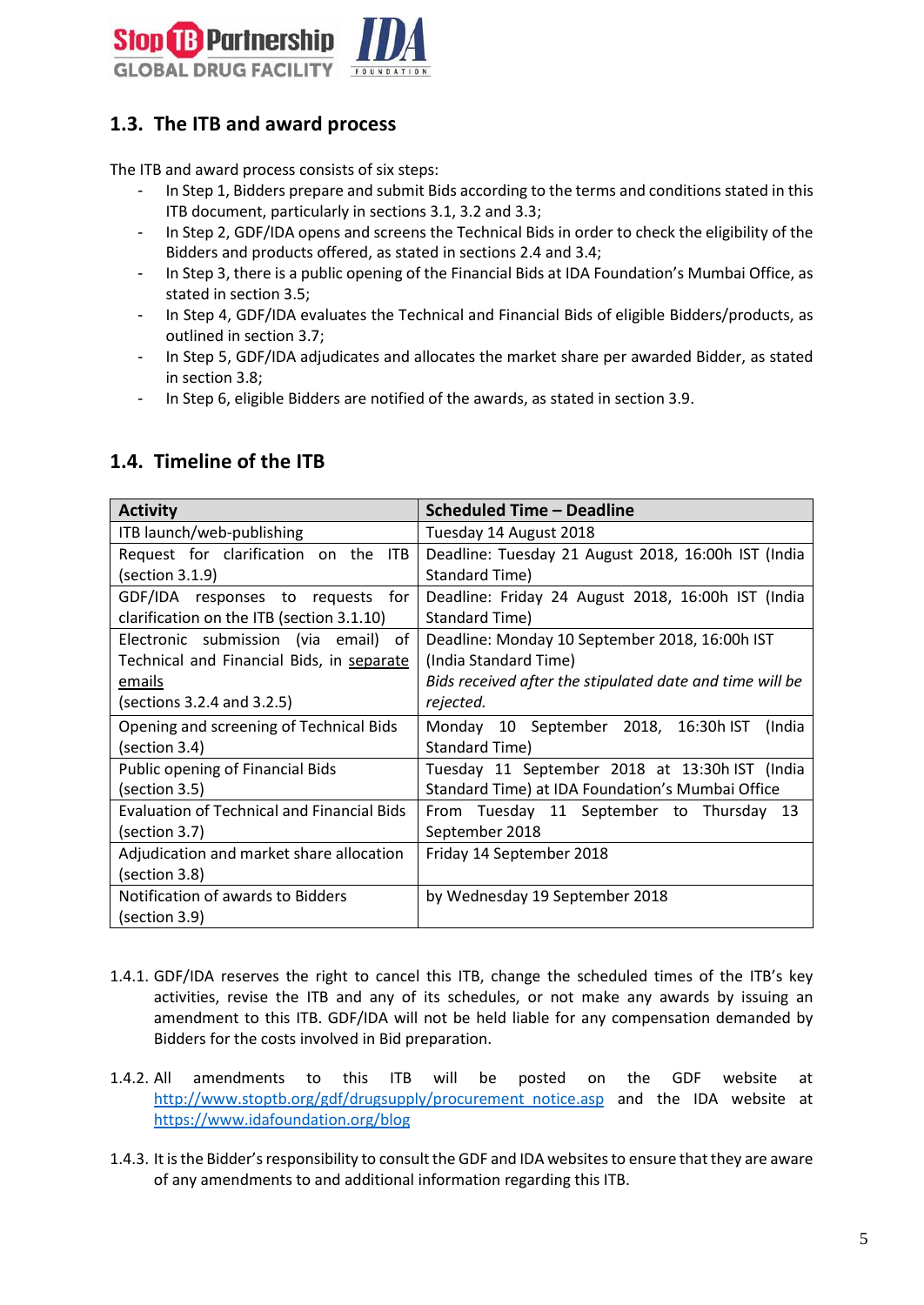

# <span id="page-5-0"></span>**1.5. Contacts for the ITB**

All correspondence in relation to this ITB should be sent to:

- Mrs Suzanne de Jongh, Director Procurement Services GDF, IDA Foundation, [at](mailto:sdejongh@idafoundation.org)  [sdejongh@idafoundation.org,](mailto:sdejongh@idafoundation.org) with copy to
- Dr Magali Babaley, GDF [S](mailto:joubertonf@who.int)trategic Procurement and Business Intelligence Manager, at [magalib@stoptb.org](mailto:magalib@stoptb.org)
- Mrs Nigorsulton Muzafarova, GDF Lead Product Quality Officer, at [nigorsultonm@stoptb.org](mailto:nigorsultonm@stoptb.org)
- Dr Kaspars Lunte, GDF Global Sourcing Officer, at kasparsL@stoptb.org

**ATTENTION: ITB Bids should NOT be submitted to the above staff emails! For Bid submission please use the two (2) dedicated email addresses as given in sections 3.2.4 and 3.2.5.**

# <span id="page-5-1"></span>**SECTION 2: SCOPE OF THE ITB**

#### <span id="page-5-2"></span>**2.1. The GDF/IDA procurement strategy**

The GDF/IDA procurement strategy for TB medicines and related products has been developed with specific key objectives to support Goal 3 of the Stop TB Partnerships Operational Strategy 2016-2020. This Goal seeks to ensure uninterrupted access to quality-assured TB products at the optimum price, while simultaneously maintaining a sustainable and competitive market.

The GDF/IDA procurement strategy consolidates the results of market analysis and discussions with manufacturers, GDF clients, the Global Fund and GDF donors and technical partners. The principles of the GDF/IDA procurement strategy are:

- a. to maintain a sustainable and predictable supply of the needed TB medicines and related products;
- b. to maintain sufficient suppliers in the market through sourcing strategies, by understanding and supporting suppliers' interests, and by encouraging new suppliers to enter the market;
- c. to ensure affordable and competitive pricing through competitive, fair and transparent tenders, supplier engagement strategies and the minimization of supplier production costs through improved GDF/IDA forecasts and procurement planning;
- d. to ensure reliable supply through improved suppliers performance;
- e. to increase supplier engagement in sufficient production capacity by improving demand visibility through improved GDF/IDA forecasts;
- f. to enable supply flexibility through a reduction in supplier production lead times;
- g. to limit the risk of expirations and write-offs by encouraging suppliers to extend product shelf life (to 48 months where applicable);
- h. to reduce supply chain risks by encouraging suppliers to register their products in countries.

## <span id="page-5-3"></span>**2.2. Implementation of the GDF/IDA procurement strategy**

GDF/IDA has analyzed the list of needed TB medicines and related products against its procurement strategy and has defined different priorities per product. While affordability and delivery performance remain priorities for GDF/IDA, supplier production capacity and delivery lead times, product shelf life and storage conditions, and the number of countries in which the products are registered have also emerged as priorities. Addressing these priorities will allow GDF/IDA to improve supply flexibility and client satisfaction, and decrease supply chain risks.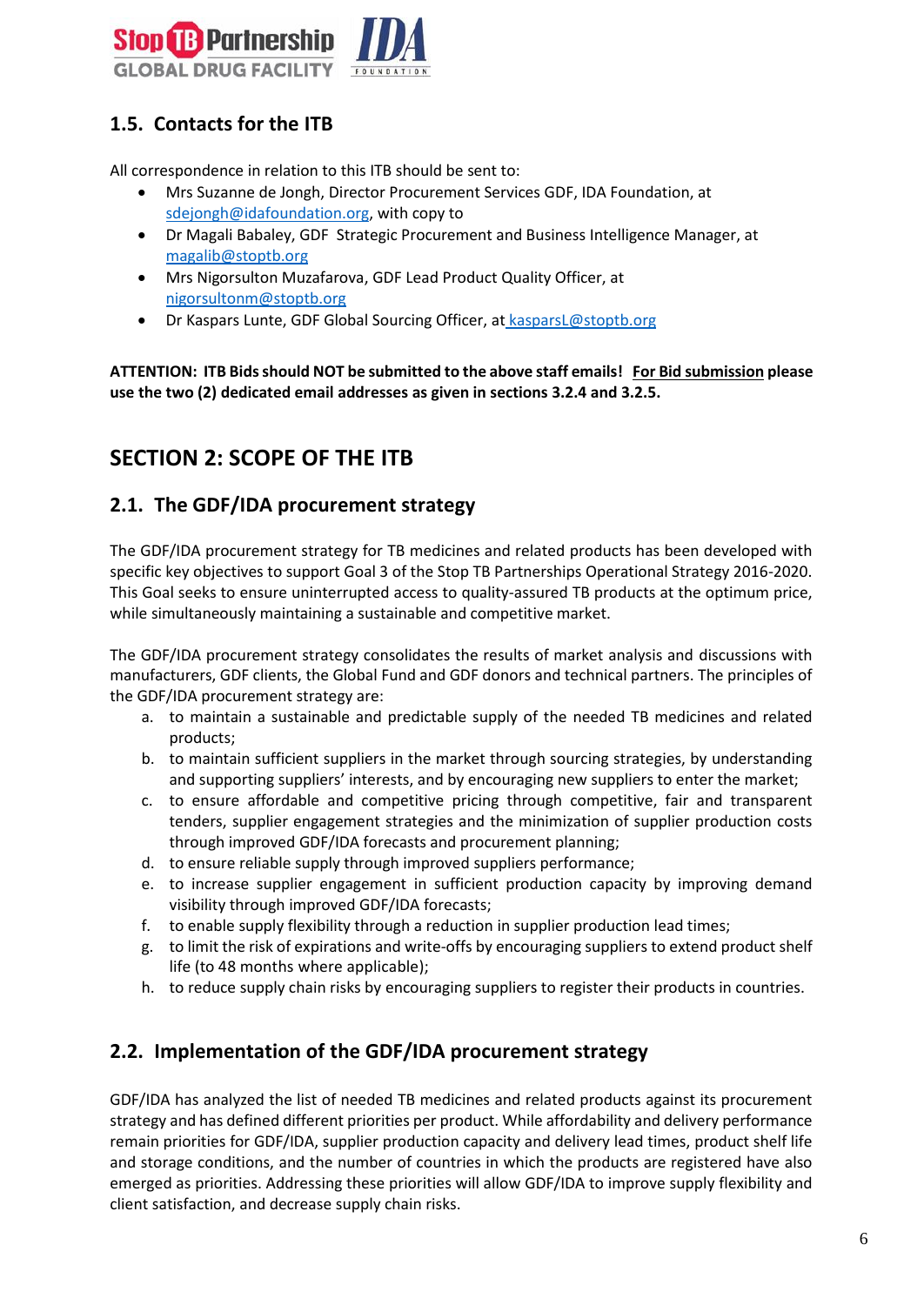

GDF/IDA also recognizes that it needs to further develop its supplier engagement strategy in order to improve its partnership and collaborative activities with suppliers and thus create additional value for both parties.

#### <span id="page-6-0"></span>**2.3. WHO Prequalification fees and price reasonableness**

- 2.3.1. GDF is carefully monitoring new market developments, specifically the introduction and application of the WHO Prequalification Programme's (PQP) new fee structure. This new fee structure was implemented in January 2017 and applies to both new product applications and the maintenance of products on the WHO's List of Prequalified Medicines.
- GDF held numerous discussions with WHO officials and presented multiple case studies and scenarios to WHO PQP regarding the introduction of fee waivers, especially for the most vulnerable products.

Thanks to joint efforts, WHO PQP accepted the fee waiver system for many TB products in order to ensure long-term price security. The list of products eligible for fee waivers has been published at [https://extranet.who.int/prequal/sites/default/files/documents/PQ\\_Fees\\_Annex\\_092017.pdf](https://extranet.who.int/prequal/sites/default/files/documents/PQ_Fees_Annex_092017.pdf) (and may be amended from time to time by WHO PQP). Given that manufacturers of listed products may apply for a waiver of the annual fees, GDF will not consider WHO Prequalification fees to be an additional cost burden for manufacturers.

2.3.2. The supplier base for TB products is stable, and in general GDF expects to see trends towards sustainable or reduced pricing. Hence, in cases where a higher price is offered for a product, GDF reserves the right to evaluate the reasonableness of the price.

## <span id="page-6-1"></span>**2.4. Conditions/eligibility for ITB participation**

- 2.4.1. This ITB is open to Bidders who are authorized by relevant regulatory authorities to manufacture, distribute and export medicines.
- 2.4.2. IDA and GDF reserve the right to verify the financial soundness of Bidders, unless this information has been provided within the previous 12 months; for example, the ratio of current assets/liabilities for the previous 3 years must be greater than 1, as substantiated by audited financial reports. GDF/IDA may request Bidders to submit their most recent audited financial statements, statutes, registry excerpts from the respective chamber of commerce, and quality and environmental management system certificates. It is in the interest of the Bidders, if requested, to provide information that is as complete as possible. This information may also be used by GDF/IDA in the Bid adjudication process.
- 2.4.3. Only Bidders with products that comply with the GDF Quality Assurance Policy (http: //www.stoptb.org/gdf/drugsupply/quality\_sourcing\_process.asp) are eligible to participate in this ITB.
- 2.4.4. A Bid submitted for a product that has not received regulatory approval in accordance with the GDF Quality Assurance policy will not be considered for the ITB evaluation.
- 2.4.5. All Bidders who expect their product(s) to be compliant with the GDF Quality Assurance policy by the time of the public opening of the Financial Bids can submit Bids in this ITB. However, Bidders must provide relevant confirmation of the compliance of their product(s) in writing to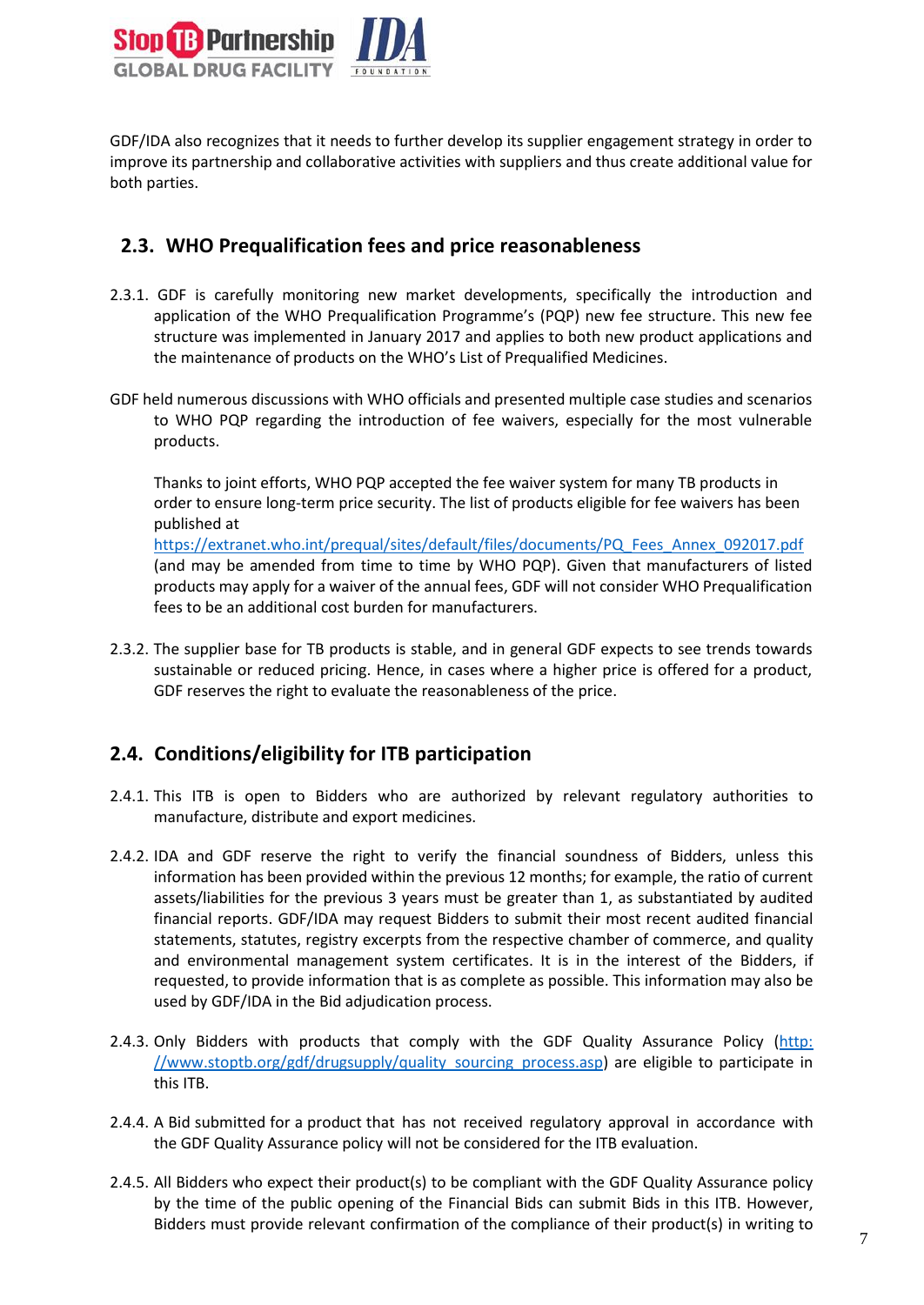

the contacts indicated in section 1.5 at the latest 3 hours before the public opening of the Financial Bids. Bids will then be assessed according to the updated status.

- 2.4.6. This ITB should not be construed as a contract or a commitment of any kind. This ITB in no way obligates GDF/IDA to award a contract, nor does it commit GDF/IDA to pay any costs incurred in the preparation and submission of the Bid(s).
- 2.4.7. Bidders shall be responsible for and bear their own costs, expenses and liabilities arising in connection with the preparation and submission of a Bid and their involvement in the ITB process. GDF/IDA will under no circumstances be held liable for any such costs incurred by Bidders, whether direct or indirect, regardless of the outcome of the procurement process or whether the procurement process is cancelled, altered or postponed for any reason.
- 2.4.8. Bidders are not required to bid for all products. However, Bidders are encouraged to bid for as many eligible products as possible.
- 2.4.9. By participating in this process, Bidders agree to the legal terms and conditions as stated in this ITB document. There is no arrangement or understanding between GDF/IDA and any Bidder with respect to this ITB other than what is outlined in this document.
- 2.4.10. Bidders shall comply with IDA's [code of conduct](http://www.un.org/Depts/ptd/sites/dr7.un.org.Depts.ptd/files/files/attachment/page/2014/February%202014/conduct_english.pdf) for suppliers.

#### <span id="page-7-0"></span>**2.5. Bidder ethics requirement**

- 2.5.1. GDF/IDA requires that all Bidders maintain the highest standard of ethics throughout the entire ITB process, as well as for the duration of any LTA that may be signed as a result of this process.
- 2.5.2. Therefore, all Bidders must represent and warrant that they:
	- (i) have not unduly obtained or attempted to unduly obtain confidential information in connection with the ITB process;
	- (ii) have no conflict of interest that would prevent them from entering into a contract with GDF/IDA;
	- (iii) have not engaged or attempted to engage in any Proscribed Practices in connection with this ITB process or the LTA that may be awarded as a result of this process. For the purposes of this provision, Proscribed Practices are defined as corrupt, fraudulent, coercive, collusive and unethical practices, and obstruction.

#### <span id="page-7-1"></span>**2.6. List and technical specifications of products**

- 2.6.1. Bidders are invited to submit Bids for the products that are listed and specified in Annex B List and technical specifications of products.
- 2.6.2. The products listed in Annex B will be allocated to selected suppliers based on the outcomes of this ITB.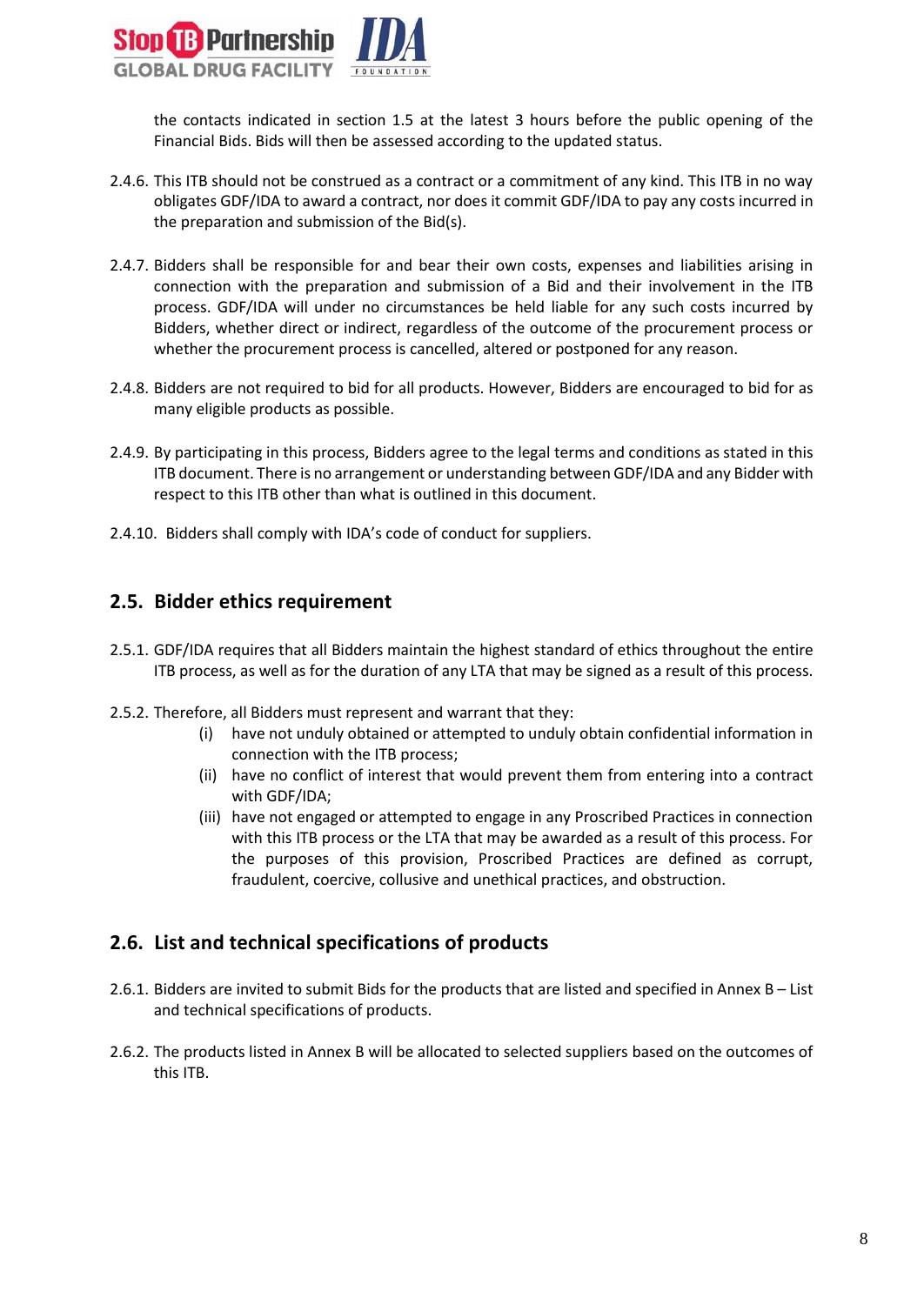

# <span id="page-8-0"></span>**2.7. Product quantity estimations**

2.7.1. The total estimated quantity of products covered by this ITB is indicated in Annex H. Please note that the estimations provided in Annex H are indicative only and should not be considered a volume commitment. Actual quantities to be ordered can vary, and GDF/IDA is not in a position to make any guarantees in this regard.

## <span id="page-8-1"></span>**2.8. Contracting**

- 2.8.1. On behalf of GDF, IDA intends to sign LTAs with awarded suppliers as per the results of the ITB.
- 2.8.2. For contractual and technical provisions, LTAs with suppliers will be issued according to the model LTA (Annex D), IDA's general terms and conditions (Annex E) and IDA's code of conduct (Annex F).
- 2.8.3. Any purchases will be made against purchase orders issued by IDA in accordance with the terms and conditions of the LTA.
- 2.8.4. While Bids will be adjudicated on an EXW (EX-Works) basis, as stated in section 3.1.6.2, LTAs with three INCOTERMS (2010) will be issued by IDA: EXW (Ex-Works), FCA (Free Carrier Alongside) and DAP prices (Delivered at Place) for Indian supplies to Government Medical Store Depots (GMSDs) situated in Delhi, Chennai, Hyderabad, Mumbai, Karnal, Kolkatta and Guwahati. Detailed GMSD addresses are provided in Annex I.
- 2.8.5. LTAs will be valid for an initial term until 31 March 2019. They will begin on the commencement date and expire at midnight on the expiry date, unless there is early termination in accordance with the provisions of the LTA. For Expert Review Panel (ERP)-approved products, the LTA will be subject to early termination if the product's ERP approval is not renewed or is cancelled.
- 2.8.6. After the initial term, IDA will be entitled to renew the LTA for a further term of up to 12 months, based on the same terms and conditions. IDA will give the supplier written notice of its intention to renew the LTA no less than 60 days prior to the LTA's expiry date. GDF/IDA will provide the supplier with product forecast(s) for the next period. Based on the new forecasts:
	- a) The supplier shall notify IDA in writing, within 30 days of receiving the forecasts, about the price maintenance or proposed price increase/reduction. If the supplier proposes a price increase, it must provide a well-documented justification to GDF/IDA for consideration.
	- b) IDA shall notify the supplier in writing within 20 days of receiving the above notice as to whether it agrees to the revised prices. In the case of a price increase, GDF/IDA will be entitled to revise existing market share allocations.
	- c) If parties agree to the revised prices, the LTA shall be amended accordingly; if the parties do not agree to the revised prices, the LTA shall not be extended.

#### <span id="page-8-2"></span>**2.9. Contract management**

During the LTA period:

2.9.1. GDF/IDA will monitor and report every 3 months on the suppliers' performance, focusing on delivery lead time (promised date of goods readiness versus actual date of goods readiness) and compliance to the production lead time stated by suppliers in the Bid. Production lead time is defined as the length of time from when a purchase order is placed with the supplier to when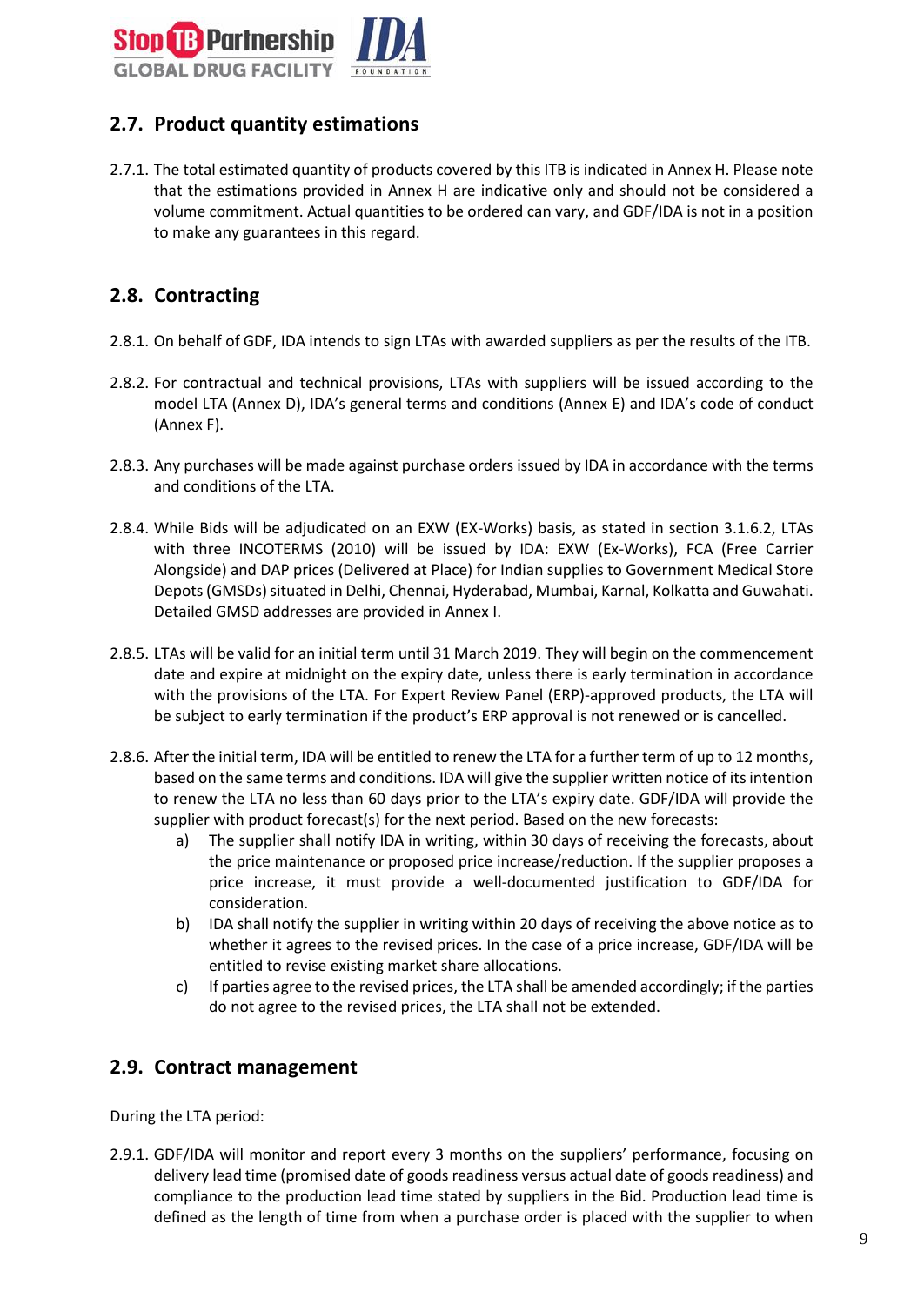

the products are available for dispatch at the premises of the supplier along with the shipping documents invoice, packing list, COA and other documents as specified in the PO (including but not limited to production planning, purchase of API, packaging materials, manufacturing period, batch release). In addition, GDF/IDA will monitor and measure that suppliers confirm the purchase orders and provide documents on time, and are in compliance with Quality Control and Pre-Shipment Inspection requirements. Outcomes of supplier performance measurements will be used to discuss performance improvements with suppliers, to re-assess market share allocation during the LTA period (section 3.8.8)

- 2.9.2. GDF/IDA may issue new ITBs for specific products when:
	- a) current supplier(s) are deemed unable to deliver the orders due to insufficient production capacities, or
	- b) a product had only one eligible Bidder at the time of the ITB, but additional quality sources have become available during the LTA period, or a combination of a) and b), or
	- c) GDF/IDA and suppliers fail to agree on a proposed price increase, or
	- d) There are other unforeseen exceptional circumstances, at the discretion of GDF/IDA.
- 2.9.3. GDF/IDA may conduct investigations related to any aspect of the ITB award at any time during the term of the LTA and for a period of 3 years following the expiration or termination of the LTA. The supplier shall provide its full and timely cooperation with any such inspections, audits or investigations. Such cooperation includes the supplier making available its personnel and any relevant documentation, including copies of any test results or quality control reports, at reasonable times and on reasonable conditions, and granting access to the premises used for the production, testing and packaging of the products and to its personnel. The supplier shall require its agents, including its attorneys, accountants or other advisers, to reasonably cooperate with any inspections, post-payment audits or investigations carried out by GDF/IDA.

# <span id="page-9-0"></span>**SECTION 3: INSTRUCTIONS FOR BIDDERS**

#### <span id="page-9-1"></span>**3.1. Preparation of Bids**

- 3.1.1. Bidders shall complete the following Forms and provide the requested documents:
	- $\checkmark$  Annex A1 Technical TB Bid Response Form (Excel spreadsheet)
	- $\checkmark$  Annex A2 Financial TB Bid Response Form (Excel spreadsheet)
	- $\checkmark$  Annex C Response Form for TB medicines registration
	- $\checkmark$  Declaration (Section 4 of the ITB document)
	- $\checkmark$  Annex K ITB checklist
- 3.1.2. **Technical specifications of products offered**: In Annex A1 Technical TB Bid Response Form, Bidder is requested to:
	- 3.1.2.1. Provide the technical specifications of the products offered, including INN, dosage, form (e.g., tablet, capsule), specification (e.g., coated, colour, breakable), primary packaging specification (e.g., Alu/PVC/PVDC film blister, vial, ampule) and secondary packaging size. In cases where the items do not comply exactly with the given technical specifications (Annex B) or where alternatives are offered, the Bidder should detail how the specifications offered differ from the specifications requested by GDF/IDA. GDF/IDA reserves the right to reject any Bid that does not conform to the technical specifications outlined in Annex B.
	- 3.1.2.2. Provide information related to the finished products, as required.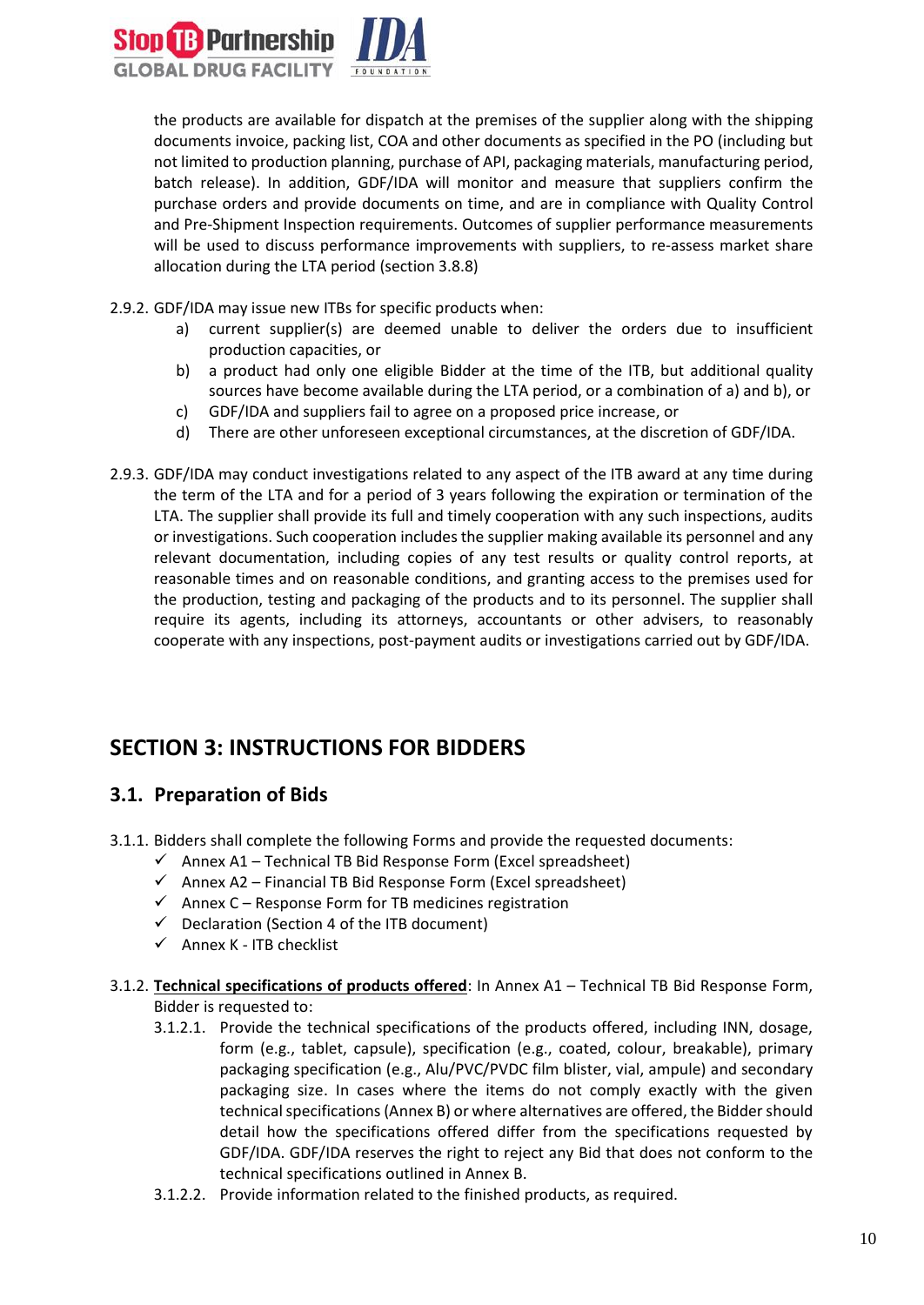

- 3.1.2.3. Indicate whether the finished products are produced in countries other than the country of the Bidder; if so, the Bidder must clearly state the country of origin. The Bidder may be required to submit a Certificate of Origin of Products issued by the Chamber of Commerce or other equivalent authority.
- 3.1.2.4. Indicate whether the finished products originate from another supplier; if so, the Bidder must state which supplier.
- 3.1.2.5. Provide commercial information, as required.
- 3.1.2.6. Failure to provide all information requested in the Technical TB Bid Response Form may lead to rejection of the Bid.
- 3.1.3. **GDF packaging**: For all information regarding GDF packaging requirements, the Bidder is invited to refer to Annex J – GDF packaging guidelines and sections 11 and 12 of Annex D – IDA model LTA.
- 3.1.4. **Samples**: IDA/GDF reserves the right to ask the Bidder for free, non-returnable samples of products (secondary packaging) for the purposes of this ITB. Failure to provide, in a timely manner, samples or documentation requested by GDF/IDA may lead to rejection of the Bid.
- 3.1.5. **Prices and discounts**: In Annex A2 Financial TB Bid Response Form, the Bidder is requested to:
	- 3.1.5.1. Provide unit prices of the packaging offered, in US Dollars only. Bids will be evaluated in US Dollars only. Failure to quote in US Dollars may lead to rejection of the Bid. The Bidder must ensure that the cost of transportation packaging (shrink wrapping) is included in the price offered for the item(s).
	- 3.1.5.2. Unit prices provided will remain firm but subject to the right to review, as outlined in section 2.8.6 of the ITB and in clause 4 of the model LTA (Annex D).
	- 3.1.5.3.
	- 3.1.5.4. Advise if additional discounts are applicable for high-volume purchases; if so, these should be specified.
	- 3.1.5.5. Advise if any other discounts other than those mentioned in section 3.1.5.3 are applicable; if so, these should be specified.

#### 3.1.6. **INCOTERMS:**

1

- 3.1.6.1. The Bidder is requested to quote unit prices in accordance with the following delivery INCOTERMS (2010): EXW (Ex-Works), FCA (Free Carrier Alongside) and  $DAP<sup>1</sup>$  prices (Delivered at Place) for Indian supplies to Government Medical Store Depots (GMSDs) situated in Delhi, Chennai, Hyderabad, Mumbai, Karnal, Kolkatta and Guwahati. Detailed GMSD addresses are provided in Annex I.
- 3.1.6.2. EXW prices will be used to assign points for the Financial Bid evaluation, as stated in section 3.7.3.
- 3.1.6.3. Products for which the Bidder does not provide a DAP price for India may not be considered for Indian supplies; therefore, the Bidder may not be considered for full market share allocations as awarded.
- 3.1.6.4. Failure to quote in accordance with the requested INCOTERMS (EXW, FCA and DAP) may lead to rejection of the Bid.
- 3.1.7. **Annex C – Response Form for TB medicines registration**: Bidders must include a copy of a valid registration certificate for TB medicines, issued by the relevant regulatory authority. If the

<sup>&</sup>lt;sup>1</sup> DAP excluding taxes. Please note that when this item is proposed for India, IDA will contact the supplier to provide duties and import taxes if applicable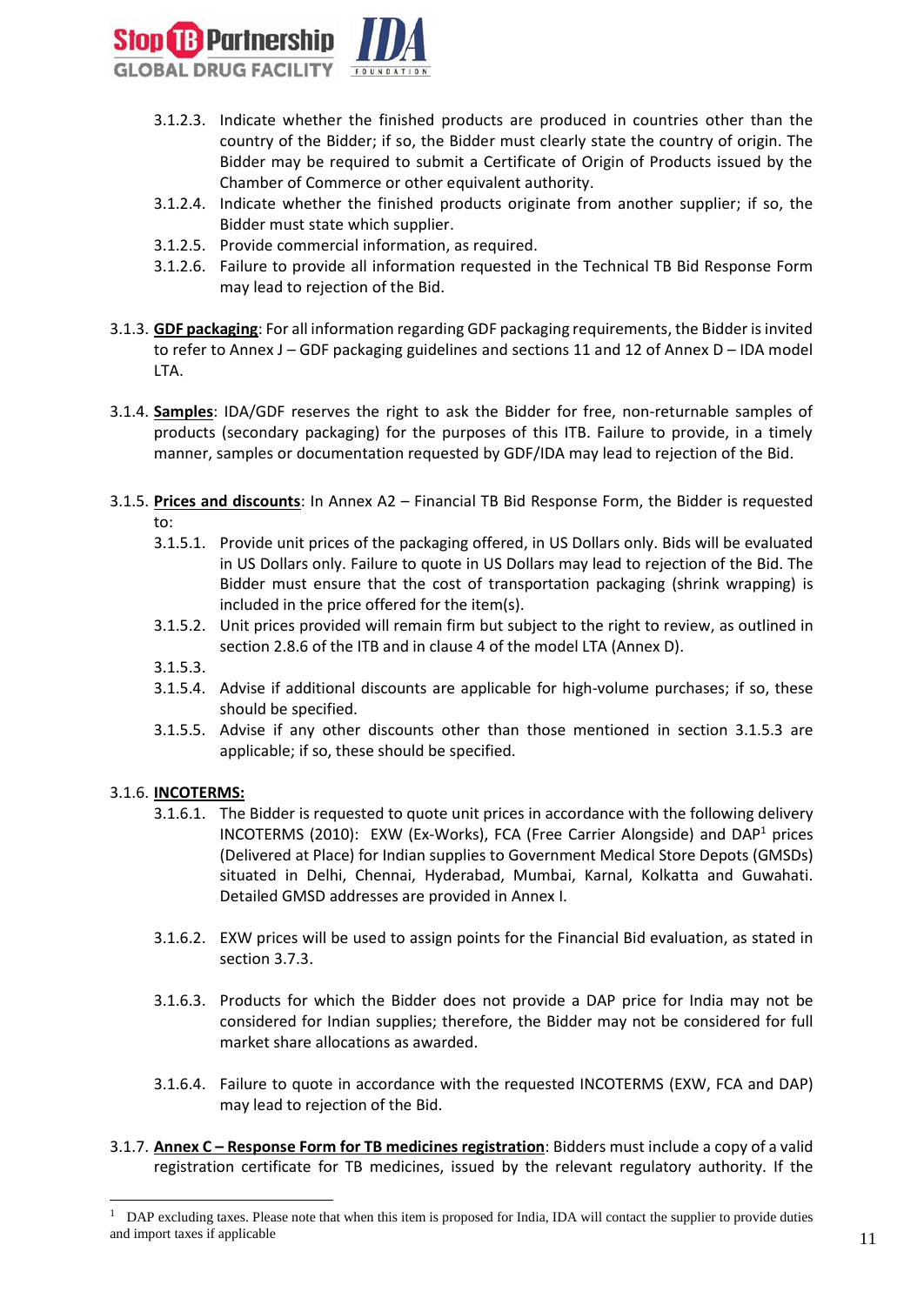

certificate is issued in English, Russian or French, Bidders should verify the copy by signing and stamping it. If the registration certificate is issued in a language other than English, Russian or French, Bidders must provide an English translation of the registration certificate. Validity of the registration must be clearly indicated on the certificate; if not, the Bidder should provide an explanation letter attached to the certificate.

- 3.1.8. **Validity of the Bids**: Bids should be valid for a period of no less than 90 days from the Bid submission date.
- 3.1.9. **Bidders requests for clarification related to this ITB**: Any requests for information in relation to this ITB should be sent by email to the contacts provided in section 1.5, by the deadline stated in section 1.4.
- 3.1.10. **GDF/IDA responses to requests for clarification related to this ITB**: IDA will respond to any requests for clarification received prior to the deadline stated in section 1.4 in one joint email response to all Bidders within 3 working days following the closing date for clarification requests.

#### <span id="page-11-0"></span>**3.2. Submission of Bids**

- 3.2.1. The **Technical Bid** should contain the following documents:
	- $\checkmark$  Annex A1 Technical TB Bid Response Form, duly completed (Excel spreadsheet)
	- $\checkmark$  Annex A1 Technical TB Bid Response Form in PDF, duly dated, signed and stamped
	- $\checkmark$  Annex C Response Form for TB medicines registration, duly completed, dated, signed and stamped
	- $\checkmark$  Copy of valid country registration certificates + translations of the registration certificates as required in section 3.1.7
	- $\checkmark$  Annex K: ITB checklist, duly completed
	- ✓ Annex G: GDF access to WHO PQP/ERP supplier information

Bidders should ensure that PDF documents are high-resolution and easily readable.

- 3.2.2. The **Financial Bid** should contain the following documents:
	- $\checkmark$  Annex A2 Financial TB Bid Response Form (Excel spreadsheet), duly completed
	- $\checkmark$  Annex A2 Financial TB Bid Response Form in PDF, duly dated, signed and stamped
	- $\checkmark$  Declaration (Section 4 of the ITB document), duly completed, dated, signed and stamped

Bidders should ensure that PDF documents are high-resolution and easily readable.

- 3.2.3. Failure to submit the documents requested for the Technical and/or Financial Bids may result in rejection of the Bid.
- 3.2.4. The "Technical Bid" should be sent in a separate email to GD[FtechnicalBid@idafoundation.org](mailto:technicalbid@idafoundation.org) by the electronic submission deadline in accordance with section 1.4. The subject of the email should be "supplier name + ITB-IDA/GDF – TB/2018/003 – Technical Bid". The email should contain all of the documents listed in section 3.2.1 above.
- 3.2.5. The "Financial Bid" should be sent in a separate email to GD[FfinancialBid@idafoundation.org](mailto:financialbid@idafoundation.org) by the electronic submission deadline in accordance with section 1.4. The subject of the email should be "supplier name + ITB-IDA/GDF–TB/2018/003– Financial Bid". The email should contain all of the documents listed in section 3.2.2 above.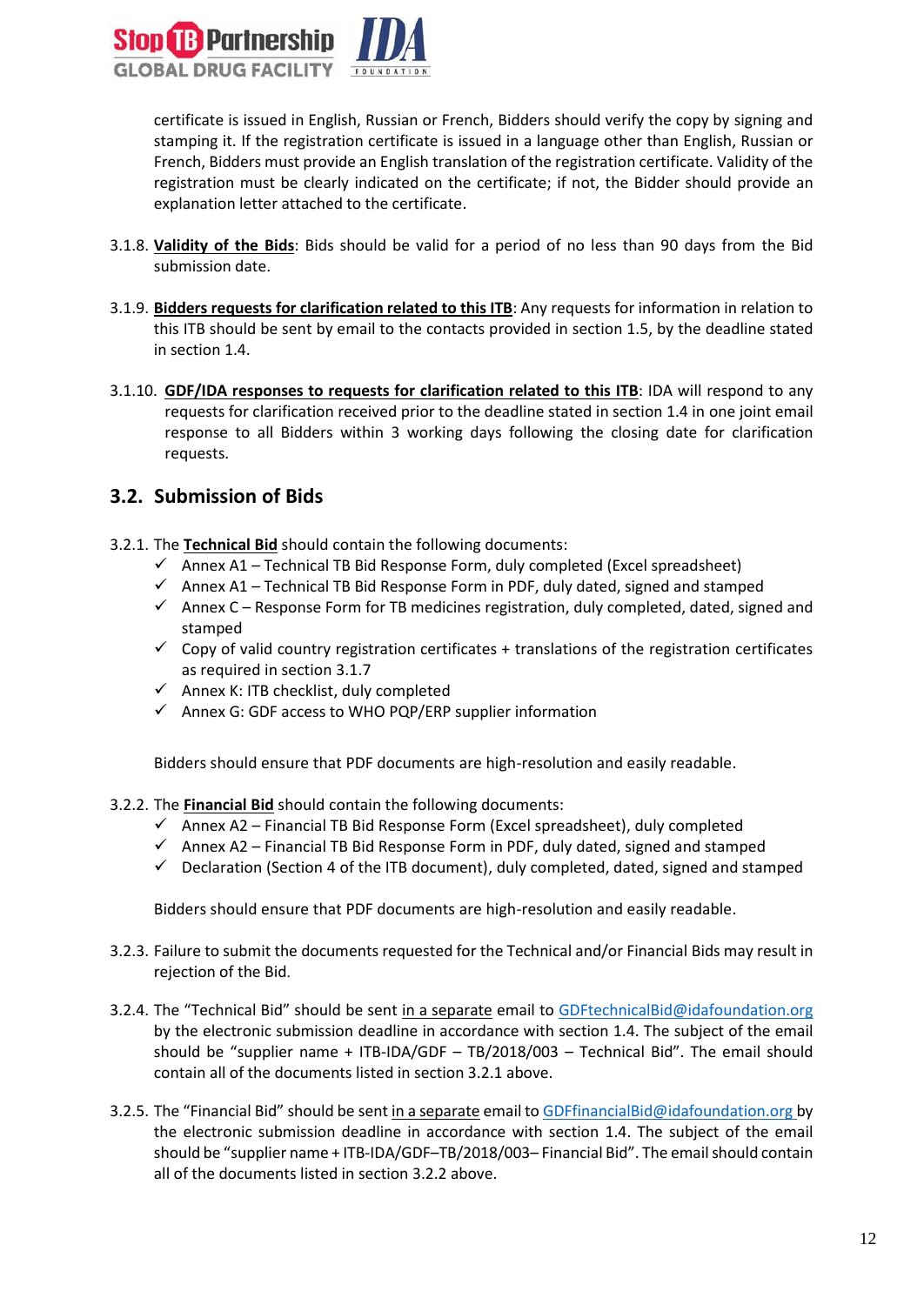

3.2.6. Failure to follow the instructions given in sections 3.2.4 and 3.2.5 may result in rejection of the Bids received.

#### <span id="page-12-0"></span>**3.3. Modification and withdrawal of Bids**

- 3.3.1. Bidders are expected to examine all schedules and instructions pertaining to the Bid. Failure to do so will be at the Bidder's own risk. Bidders acknowledge that GDF/IDA, its directors, employees and agents make no representations or warranties (expressed or implied) as to the accuracy, correctness or completeness of this ITB or any other information provided to the Bidders.
- 3.3.2. Any changes to the Technical and/or Financial Bids must be sent by email to the relevant email addresses (refer to sections 3.2.4 and/or 3.2.5) prior to the deadline for electronic submission as stated in section 1.4. Bidders must clearly indicate that it is a modification that supersedes the earlier Bid or clearly state the changes from the original Bid.
- 3.3.3. Bidders may withdraw their Technical and/or Financial Bids through a written request prior to the deadline for electronic submission stated in section 1.4. After the deadline, Technical and/or Financial Bids will remain valid and open for eligibility for the entire Bid validity period, as may be extended.

#### <span id="page-12-1"></span>**3.4. Opening and screening of Technical Bids**

- 3.4.1. After the deadline to electronically submit Technical Bids, GDF/IDA will open and screen the Technical Bids to confirm that:
	- $\checkmark$  All documents requested in section 3.2.1 have been provided;
	- $\checkmark$  Each document submitted is complete and valid as requested in sections 3.1.2 and 3.1.7;
	- $\checkmark$  Each document is dated, signed and stamped as requested;
	- $\checkmark$  Bidders and products offered are eligible according to section 2.4.
- 3.4.2. GDF/IDA may reject any Bids that do not comply with the requirements listed in section 3.4.1.
- 3.4.3.Bids that are rejected during the screening of the Technical Bids will not be considered for evaluation. Consequently, the corresponding Financial Bids will not be opened during the public opening of Financial Bids.

#### <span id="page-12-2"></span>**3.5. Public opening of Financial Bids**

- 3.5.1. GDF/IDA will organize a public opening of the Financial Bids for Bidders at IDA Foundation's office in Mumbai at the date and time specified in section 1.4. No more than two representatives per Bidder should attend the public opening of the Financial Bids. IDA will ensure remote connection via telephone or internet if requested 3 working days prior to the public opening.
- 3.5.2. Representatives of the UN, non-governmental organizations and donor organizations may send an email request to participate in the Financial Bid opening to the contacts listed in section 1.5.
- 3.5.3. Bidders should note that the public opening of Financial Bids is the only occasion on which information related to competitors' pricing per product will be publicly announced.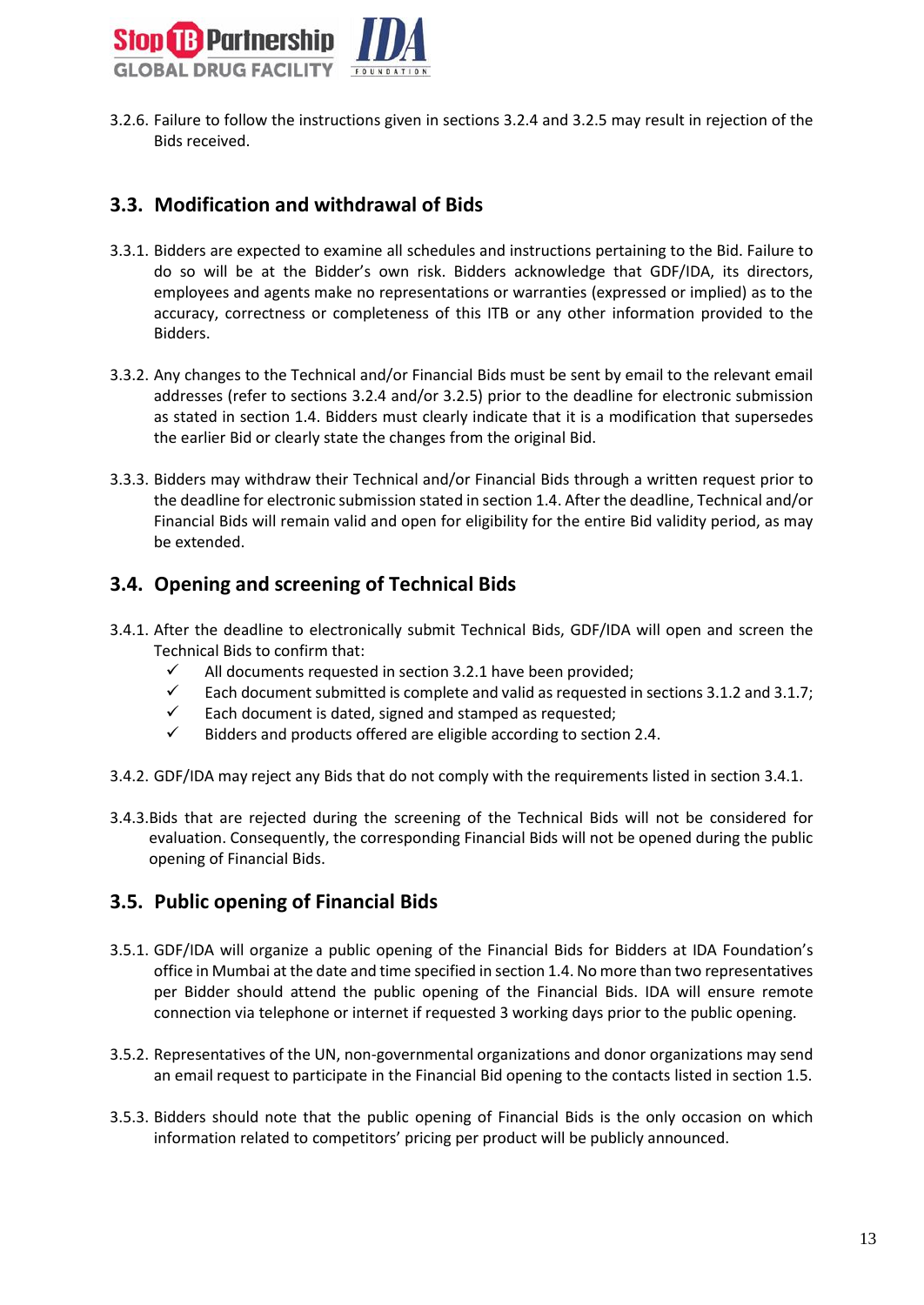

#### <span id="page-13-0"></span>**3.6. Minor informalities, errors or omissions**

- 3.6.1. Provided that a Bid is substantially compliant, GDF/IDA may waive any minor informalities, errors or omissions in the Bid, as long as they are a matter of form and not substance and can be corrected or waived without being prejudicial to other Bidders.
- 3.6.2. Provided that a Bid is substantially compliant, GDF/IDA may ask the Bidder to submit the necessary information or documentation within a reasonable period of time in order to rectify minor informalities, errors or omissions in the Bid.

#### <span id="page-13-1"></span>**3.7. Evaluation of Technical and Financial Bids**

- 3.7.1. A Bid Evaluation Committee will carry out the evaluation and assignment of scores according to the evaluation criteria for the Technical and Financial Bids. This Committee will consist of at least three members, with at least one representative from IDA and two representatives from GDF. The Committee will convene at the scheduled time stated in section 1.4.
- 3.7.2. Evaluation will be conducted based on the cumulative analysis of the Technical and Financial Bids, with a weighting of 50% and 50% respectively for the Technical Bid and the Financial Bid.
- 3.7.3. The total number of points Bidders may receive for their Bid is as follows:
	- Technical Bid: 50 points
	- $\checkmark$  Financial Bid: 50 points
- 3.7.4. The evaluation criteria used to determine the number of points that Bidders may receive for their Technical and Financial Bids are as follows:

| <b>TECHNICAL EVALUATION CRITERIA (maximum 50 points)</b> |
|----------------------------------------------------------|
| Total Shelf life of product                              |
| Guaranteed production lead time *                        |
| Product registration                                     |
| Minimum Order Quantity (MOQ)                             |
| FINANCIAL EVALUATION CRITERIA (maximum 50 points)        |
| Price per unit (tablet, vial) **                         |

*\*The guaranteed production lead time is defined as the length of time from when a purchase order is placed with the supplier to when products are available for dispatch at the premises of the supplier along with the shipping documents invoice, packing list, COA and other documents as specified in the PO (including but not limited to production planning, purchase of API, packaging material, manufacturing period, batch release, etc.). The longest lead time will be considered if a range is provided.*

- *\*\*Price per unit (tablet, vial) offered for the EXW INCOTERM.*
- 3.7.5. The number of points allocated per evaluation criterion for the technical evaluation of products is at the discretion of GDF/IDA and according to the GDF procurement strategy as described in section 2.1 and 2.2.
- 3.7.6. GDF/IDA will be under no obligation to reveal or discuss with any Bidder how the Technical and Financial Bids were assessed, or to provide any other information related to the selection process. GDF/IDA will only communicate how the points were allocated between the Technical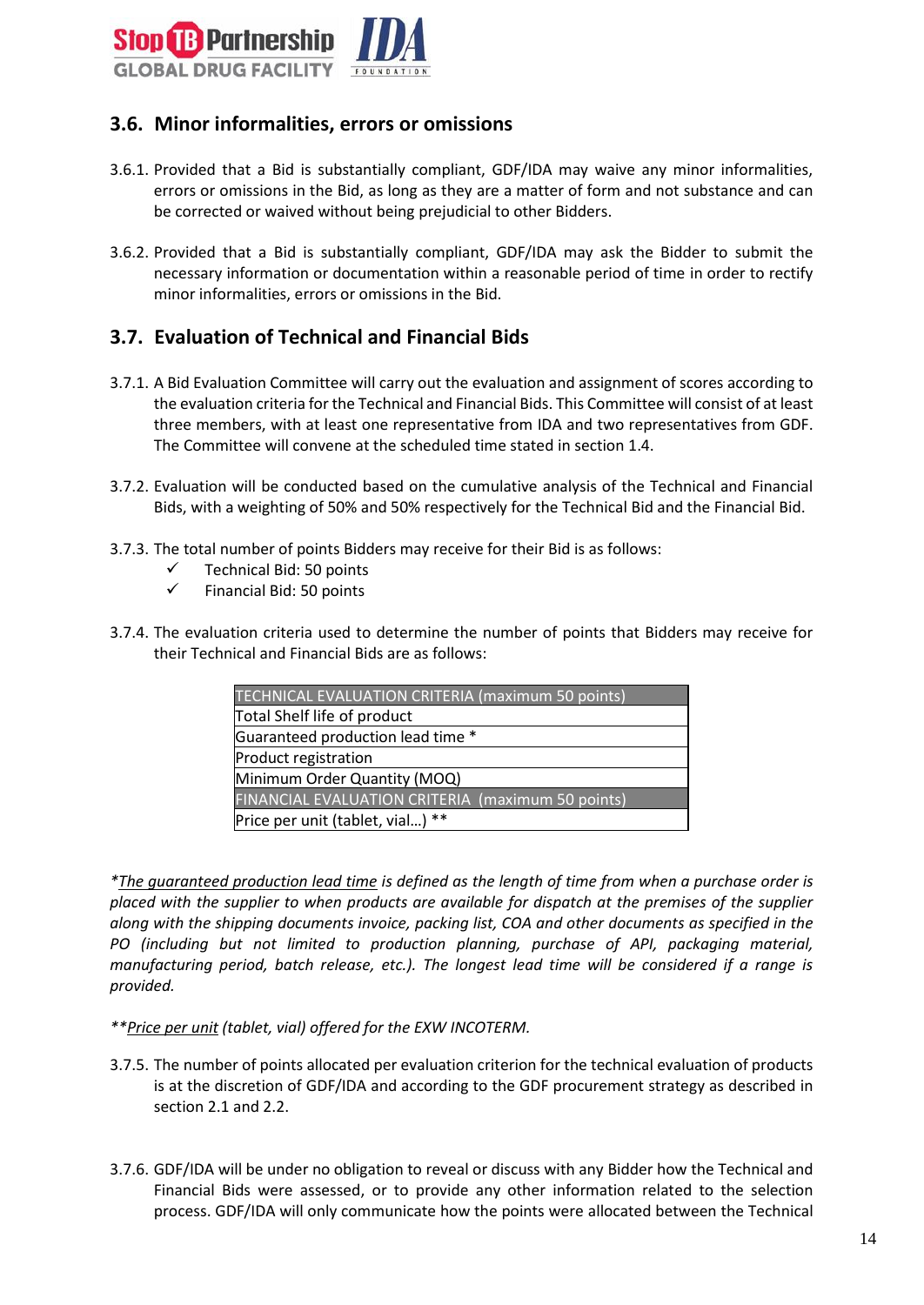

and Financial Bids, as stated in section 3.7.3. Bidders whose Bids are not selected will be notified in writing of this fact and shall have no claim whatsoever to any kind of compensation or justification.

- 3.7.7. The competitive range of the Bids quoted is considered to be within a maximum delta of +15% from the lowest price. Suppliers that quote a price per unit that falls outside of the competitive range may still be awarded LTAs but with no market share allocation.
- 3.7.8. If it is the opinion of GDF/IDA that the prices offered by a supplier for particular product(s) are not reasonable as described in section 2.3.2, the supplier may be requested to provide proper justification for such increase along with substantiated evidence within 1–2 working days.
- 3.7.9. GDF/IDA expressly reserves the right without liability or penalty to any party to:
	- a) reject any or all Bids;
	- b) invalidate any Bid received from a Bidder who, in the opinion of GDF/IDA, is not in a position to perform the contract;
	- c) accept part of a Bid;
	- d) waive informalities and minor irregularities in Bids or price submissions received.

#### <span id="page-14-0"></span>**3.8. Bid adjudication and market share allocation**

- 3.8.1. The Bid adjudication will be carried out by a Bid Adjudication Committee. This Committee will consist of at least two members, with a least one representative from IDA and one representative from GDF. The Committee will convene at the scheduled time stated in section 1.4. Additional independent parties may be invited to observe the adjudication process under a strict confidentiality agreement with GDF/IDA.
- 3.8.2. The Bid Adjudication Committee will make its final decision based on the Bid evaluation outcomes presented by the Bid Evaluation Committee. The Bid Adjudication Committee will operate by consensus. If consensus cannot be reached, GDF'srepresentative will decide the final outcome.
- 3.8.3. Although GDF/IDA will make multiple awards in order to maintain enough suppliers in the market to ensure a sustainable supply of quality-assured products to its clients, there is no guarantee that all eligible Bidders will be considered for market share allocation.
- 3.8.4. Market share allocation is indicative, based on a primary/secondary/tertiary and auxiliary supplier status as per the outcomes of the ITB; it is implemented per product based on anticipated total quantity to be purchased over the contract period, as follows:
	- a) 100% for primary/sole suppliers
	- b) 60%/40% for primary/secondary suppliers
	- c) 50%/30%/20% for primary/secondary/tertiary suppliers
	- d) 0% for auxiliary suppliers.
- 3.8.5. For sole suppliers, GDF/IDA reserves the right to negotiate the terms of the agreement irrespective of the ITB cycle, including the price.
- 3.8.6. While auxiliary suppliers will sign LTAs without market share allocation, they may receive purchase orders based on specific country requests or as deemed otherwise necessary by GDF/IDA.
- 3.8.7. GDF/IDA's principles for market share allocation are as follows :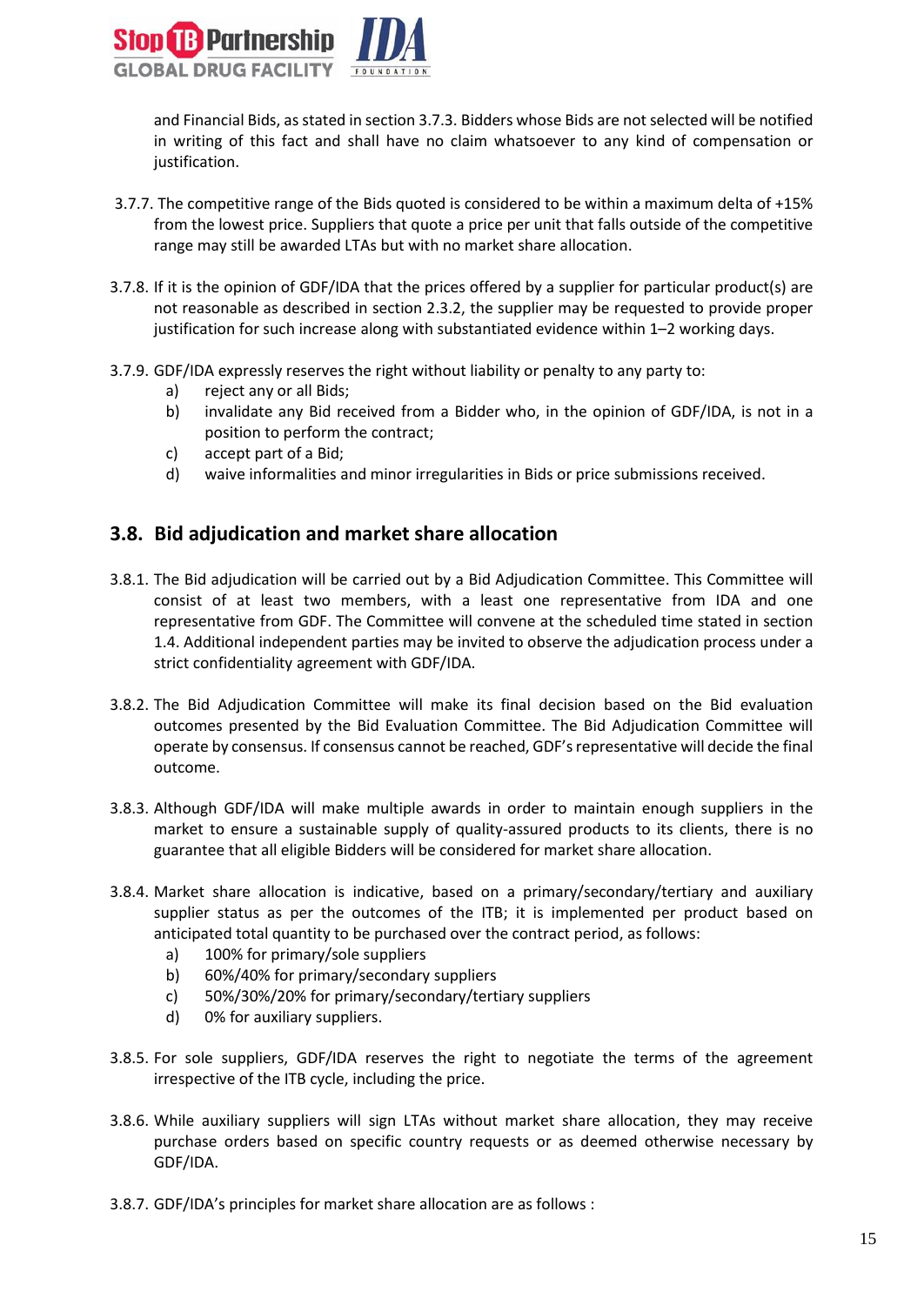

- a) If there is no WHO PQP/SRA-approved product, but ERP-approved product(s), the ERPapproved product(s) will be considered for market share allocation.
- b) When there are at least two WHO PQP/SRA-approved products, ERP-approved product(s) will not be considered for market share allocation, except in cases where the production capacity of the WHO PQP/SRA-approved products is insufficient to cover the estimated quantities in the necessary timeframe.
- c) In other cases, including but not limited to the case where only one WHO PQP/SRAapproved product is available and there are ERP-approved product(s), the market share allocation between WHO PQP/SRA and ERP-approved products will be at the sole discretion of the Bid Adjudication Committee.
- d) When a product has been offered in a different package size than requested, the supplier may be awarded auxiliary supplier status without market share allocation; however, the supplier may receive purchase orders based on specific country requests.
- 3.8.8. IDA will award LTAs based on the market share allocation resulting from the ITB. However, GDF/IDA reserves the right to adjust or cancel the market share allocation awarded to suppliers over the valid period of the LTA and/or to suspend or terminate the LTA and reallocate quantities to other contracted suppliers at its sole discretion for any of the following reasons:
	- a) The supplier's inability to deliver against agreed lead times for any reason, including a Force Majeure event;
	- b) The lapse of necessary regulatory approval or certification;
	- c) The occurrence of any unforeseen event because of which the GDF/IDA determines and establishes a tangible risk that the supply or price continuity cannot be maintained;
	- d) The supplier's failure to meet performance standards (including but not limited to compliance with actual lead times, responsiveness, production capacity, importation requirements, registration status). IDA will assess supplier performance quarterly. If a supplier is underperforming, GDF/IDA may issue an order for only a limited quantity until satisfactory performance can be established;
	- e) A change in the WHO-recommended treatment regimens, the enactment of which will materially impact the demand profile for the supplied products during the LTA period;
	- f) Failure in quality of the supplied products;
	- g) The supplier's uncured material breach(es) of the LTA or violation of the IDA code of conduct;
	- h) Client preferences, including but not limited to packaging and shelf life.

## <span id="page-15-0"></span>**3.9. Notification of awards to Bidders**

- 3.9.1.IDA will notify all Bidders in writing of the outcomes of the ITB prior to the expiration of the period of Bid validity and at the scheduled time stated in section 1.4.
- 3.9.2.If a correction in the awards is required, this will be communicated to all awardees.
- 3.9.3.The awards of this ITB will supersede the awards of the previous ITBs for identical products, and relevant LTAs will be amended accordingly.

## <span id="page-15-1"></span>**3.10. Requests for Clarifications and/or Complaints after ITB awarding**

- 3.10.1. After the outcomes of the ITB have been communicated to Bidders, the Bidder has right to file a Request for Clarification or to file a Formal Complaint on the outcomes of the ITB. If a correction in the awards is published at a later stage, a shortened deadline for Request for Clarification or Formal Complaint may be announced by GDF/IDA.
- 3.10.2. The Request for Clarification or the Formal Complaint should be sent only to the contacts as listed in section 1.5 and it should be filed within 5 working days after the outcomes of the ITB have been communicated.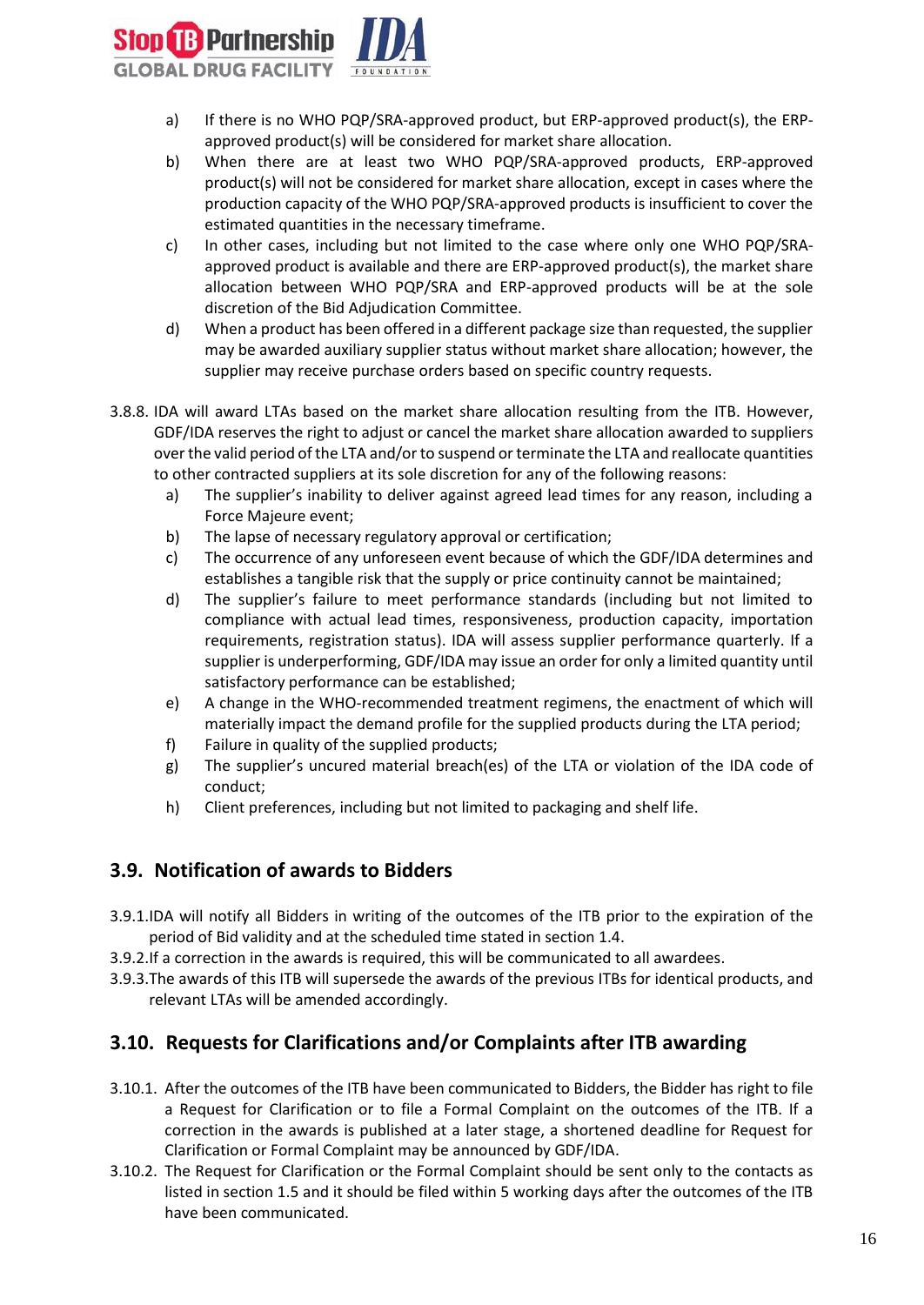

- 3.10.3. Only Annex X shall be used for the submission of a Request for Clarification or a request for a Formal Complaint.
- 3.10.4. If a Request for Clarification is filed by the bidder within the deadline as per section 3.10.2, IDA shall, on behalf of GDF/IDA, provide written response to the Bidder within 10 working days after submission deadline of the Request for Clarification.
- 3.10.5. If a Formal Complaint is filed by the bidder within the deadline as per section 3.10.2, GDF/IDA will establish a Complaint Review Committee. This Complaint Review Committee will comprise of independent representatives from both GDF and IDA that were not members of the Bid Evaluation or Adjudication Committees. If required, the Complaint Review Committee may also include representatives from other agencies or external independent experts.
- 3.10.6. The Complaint Review Committee will review the complaint and provide its decision to the bidder within 15 working days after receipt of the Formal Complaint. The decision of the Complaint Review Committee is final, and the Complaint Review Committee will be under no obligation to reveal the details of the review. If deemed necessary, GDF/IDA will modify the ITB outcomes/awards in line with the decision of the Complaint Review Committee.
- 3.10.7. Formal complaints must only be filed by bidders, complaints filed by third parties will not be considered.

#### <span id="page-16-0"></span>**3.11. Bidder warranties**

- 3.11.1. If successful, the Bidder warrants that:
	- a) It has the personnel, experience, qualifications, facilities, financial resources and all other skills and resources needed to fulfil its obligations under any resulting LTA or purchase order;
	- b) The items offered shall be new, factory packed, and free from defects in workmanship and materials;
	- c) The items offered shall be contained or packaged to ensure the integrity of the product and to fully comply with valid regulatory approvals;
	- d) It has not and shall not enter into any agreement or arrangement that restrains or restricts the GDF/IDA's or ultimate recipient's rights to use, sell, dispose of or otherwise deal with any item that may be acquired through any resulting LTA or purchase order;
	- e) It and any of its affiliates will seek to minimize greenhouse emissions in their activities to the extent possible;
	- f) It will obtain any export license or other governmental authorization that may be necessary. It will be the sole responsibility of the Bidder to obtain such license or authorization. GDF/IDA may provide assistance upon request;
	- g) It will register its products in the countries for which it has received orders and where this registration is mandatory;
	- h) All TB medicines and related products offered are identical in all aspects of manufacturing and quality to that approved by WHO PQP/SRA for the country, including formulation, method and site of manufacture, sources of active and excipient starting ingredients, quality control of the product and starting material, packaging, shelf life, and product information.
- 3.11.2. The successful Bidders will be required to acknowledge that:
	- a) GDF/IDA may further distribute the products supplied to their clients;
	- b) The benefit of any warranties provided, and liabilities entered into with IDA shall be passed on by IDA to its clients.